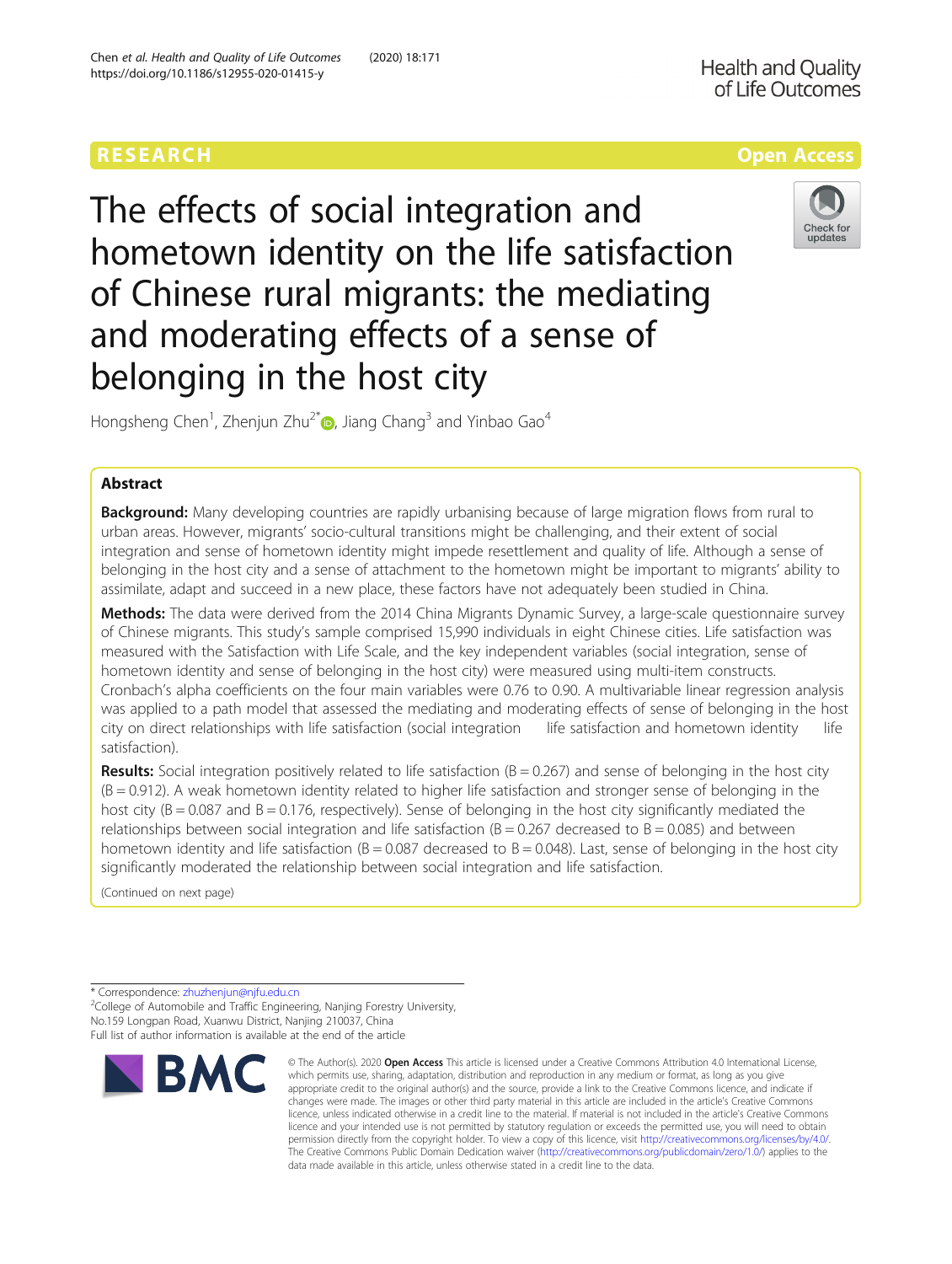## (Continued from previous page)

**Conclusion:** A sense of belonging to a place is important to migrants' life satisfaction regarding the hometown and the host city. Promoting migrants' sense that they are part of the new living environment is important to China's sustainable urban development.

Keywords: Social integration, Hometown identity, Life satisfaction, Sense of belonging, Internal migration, Rural migrant, Urbanisation

## Background

Life satisfaction is an important indicator for measuring migrants' quality of life. Many scholars have studied internal migrations in developing countries, such as China, and the life satisfaction of those individuals and families [[1](#page-8-0)–[3\]](#page-8-0). Previous studies on migrants' life satisfaction mostly focused on the influences of their socioeconomic status [[4](#page-8-0)–[6](#page-8-0)], usually finding positive associations between measures of socioeconomic status and life satisfaction [\[7](#page-8-0), [8](#page-8-0)]. For example, Liu and colleagues [\[5](#page-8-0)] found that, in Guangzhou, China, migrants' sense of relative deprivation negatively influenced their life satisfaction, and their subjective wellbeing was lower than that of the native residents. Huang et al. [[4\]](#page-8-0) found that objective socioeconomic status positively and significantly related to Chinese rural-to-urban migrants' subjective wellbeing. The social relationships that migrants develop with their host neighbourhoods and cities also might be important to their life satisfaction because factors at the neighbourhood, city or country level, such as social ties, influenced migrants' life satisfaction [[9,](#page-8-0) [10\]](#page-8-0). Net of the influences of socioeconomic factors, the extent of assimilation into the host culture was positively related to migrants' life satisfaction  $[11]$  $[11]$ . Chen et al.  $[12]$  $[12]$  found that migrants were more satisfied than native residents in cities with populations of 200,000 to 500,000 residents. Kogan et al.'s [\[13](#page-8-0)] results suggest that migrants are more likely to be satisfied in countries with welcoming social contexts. Overall, the more assimilated, adapted or integrated migrants are to their host country's social environment, the higher their life satisfaction.

However, few previous studies have focused on the link between migrants' sense of hometown identity and their life satisfaction after they resettle in the city. Hometown identity is a kind of social identity, and its formation is mainly affected by a resident's living habits, behavioural norms, values, and emotional belonging formed when they lived in their hometown. However, the impact of hometown identity on the physical and mental health of migrants living in new places is controversial. For example, Elahi et al. [[14\]](#page-8-0) found that hometown identities do not provide psychological protection from developing mental health symptoms associated with financial stress. Nonetheless, some studies also found that a hometown identity can lead to migrants receiving psychological and economic support from their fellow migrants, which is favourable for them to adapt to the new environment [\[15,](#page-8-0) [16](#page-8-0)]. Furthermore, important lifestyle and standard of living differences between migrants' hometowns and their host community, such as customs, diet, ways of socially interacting, and social norms may exist, and the hometown culture might not conform to the characteristics of the new environment. Difficulties related to changing the hometown identity might create obstacles to assimilation, adaptation and integration into the host city, which might, in turn, negatively influence life satisfaction  $[11]$  $[11]$ . In China, cities are strongly attracting rural residents because of the large gap in development between urban and rural places, and large numbers of rural individuals and families have been migrating to cities in the past decades [\[17](#page-8-0)–[19\]](#page-8-0). Although many rural migrants move to cities in search of a better life, not all are able to achieve their aspirations [[20,](#page-8-0) [21\]](#page-8-0). Many rural migrants' living and working conditions are worse than those of the native residents of their host cities [[22,](#page-8-0) [23](#page-8-0)], which may negatively influence their sense of belonging and life satisfaction in the city. In this context, a sense of belonging in the host city might significantly influence migrants' life satisfaction. A sense of belonging might moderate or mediate the influences of environmental factors on life satisfaction. The previous studies do not clearly address these possibilities, and, to fill that gap, this study analysed the influences of a sense of belonging in the host city on the relationship between migrants' social integration and their life satisfaction and between their sense of hometown identity and life satisfaction.

Based on the previous literature, we developed a conceptual framework and path model (Fig. [1\)](#page-2-0) with two possible paths by which migrants' social integration might influence their life satisfaction. First, we expected social integration directly (and positively) to influence life satisfaction, and we expected that relationship to be moderated (by increasing its strength) by the sense of belonging in the host city. Second, we expected the sense of hometown identity directly (and negatively) to relate to life satisfaction, and we expected the sense of belonging in the host city to mediate and moderate (weakening its effect) that relationship. As Fig. [1](#page-2-0) illustrates, all three key independent variables were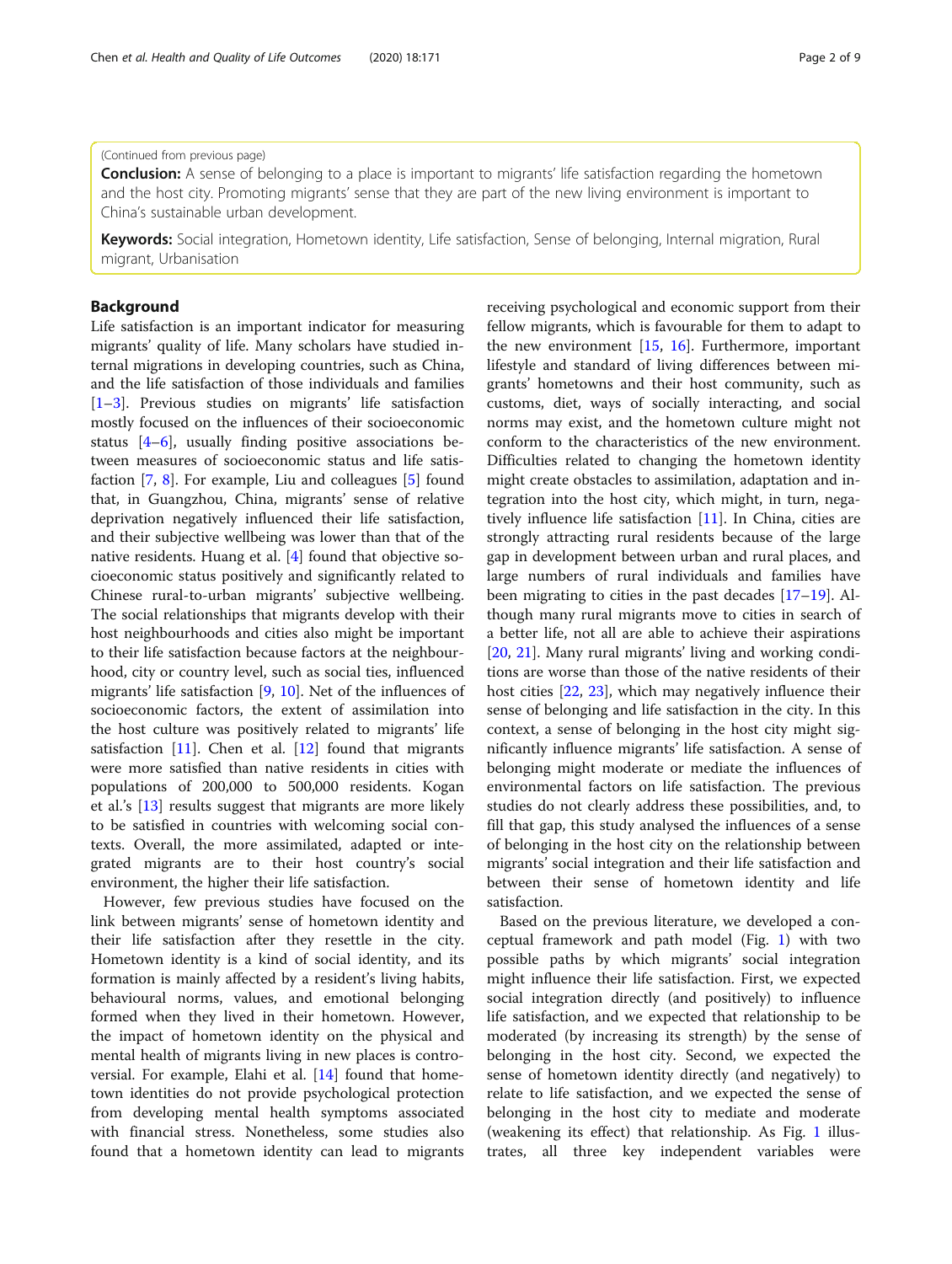<span id="page-2-0"></span>

hypothesised to directly influence life satisfaction, sense of hometown identity was expected to (negatively) influence social integration (but not vice versa), and the sense of belonging in the host city was the key intervening variable.

## Methods

## Data

This study used data derived from the China Migrants Dynamic Survey 2014 (CMDS 2014) to test the path model illustrated in Fig. 1 above. The CMDS 2014 was a large-scale survey of migrants in China conducted by the National Health Commission of the People's Republic of China. We analysed data collected in eight Chinese cities. The eight cities include: Beijing, China's capital; Qingdao, Xiamen, Shenzhen, the most economically developed cities in Shandong, Fujian and Guangdong provinces, respectively; Zhengzhou and Chengdu, the capitals of Henan and Sichuan provinces, respectively; Jiaxing and Zhongshan, two cities with large floating populations. After dropping all the cases with missing data, the sample comprised valid data on 15,990 internal migrants. A multivariable linear regression model was used to estimate the influences of the independent variables on life satisfaction.

## Variables

## Dependent variable

To measure life satisfaction, the CMDS used the Satisfaction With Life Scale, which asks for the extent of agreement with five items: (1) 'In most ways my life is close to my ideal', (2) 'The conditions of my life are excellent', (3) 'I am satisfied with my life', (4) 'So far I have gotten the important things I want in life', and (5) 'If I could live my life over, I would change almost nothing'. The response options were on a seven-point scale where  $1 = strongly \, disagree \, through \, 7 = strongly \, agree.$  The responses on the five items were summed for a total score ranging from five to 35, and Cronbach's reliability coefficient was alpha = 0.86. In this study, the dependent variable is in the logarithmic form was used in the regression models.

## Main independent variables

The main independent variables were social integration, sense of hometown identity, and sense of belonging in the host city. Social integration is a broad concept that is mainly used to describe the degree of residents' integration into a new social environment. In this study, we selected items on social interaction and neighbourhood identity from the database provided by CMDS to construct social integration variables. We defined hometown identity as migrants being influenced by the living and behavioural habits of their hometowns. Therefore, in CMDS, items related to migrants' hometown habits were selected to measure their degree of hometown identity. Sense of belonging in the city is used to evaluate the psychological connection between migrants and the city. The independent variables of social integration, sense of hometown identity, and sense of belonging in the host city are in the logarithmic form used in regression models.

Social integration Social integration was measured using responses to 10 items with response options of  $1 = strongly$  disagree through  $4 = strongly$  agree: 'How much do you agree that: (1) you are willing to live in the same neighbourhood as native residents, (2) you are willing to work with native residents, (3) you are willing to be a neighbour of native residents, (4) you are willing to be friends with native residents, (5) you would marry or accept a family member marrying a native resident, (6) you are willing to integrate into your new neighbourhood, (7) the native residents are willing to accept you as a member of the community, (8) the native residents are willing to be your neighbours, (9) the native residents like you, and (10) the native residents respect you'. The Cronbach's reliability coefficient of the 10 items was  $alpha = 0.87$ , and the sum of the scores on the 10 items was used as a total score to measure the extent of social integration. Higher scores indicated more integration and the variable ranged from 10 through 40.

Sense of hometown identity Eight items were used to assess the extent to which the respondents thought it was important to maintain aspects of their hometown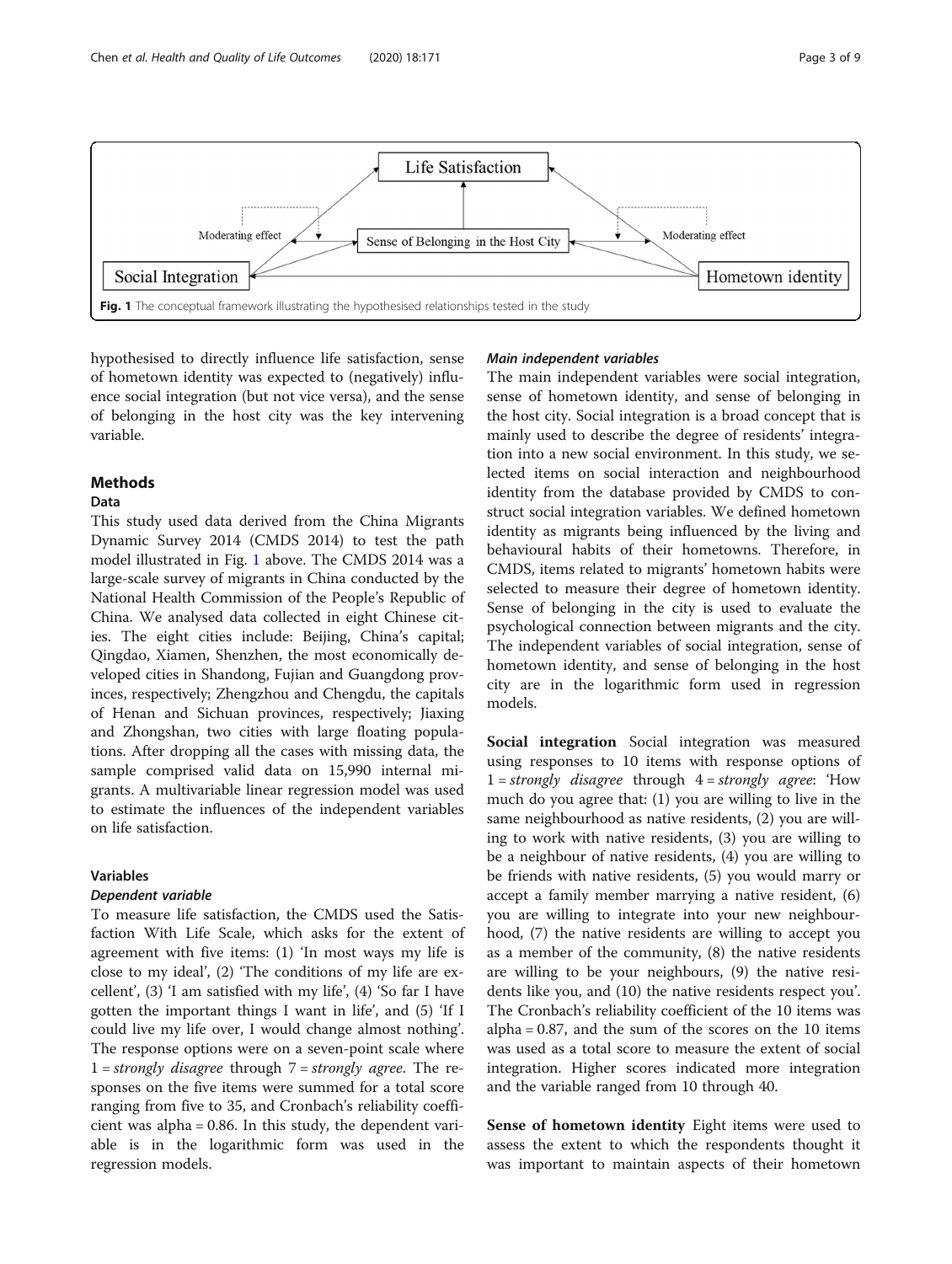identity: 'It is important that: (1) I keep the customs of my hometown, (2) I keep the social norms of my hometown, (3) I teach my children to speak my hometown's language, (4) I keep my hometown's lifestyle, such as eating habits, (5) my hygiene habits are quite different from those of the native residents, (6) my clothing is quite different from that of the native residents, (7) my ideas about education and pensions are quite different from that of the native residents, and (8) my views on some social issues are quite different from those of the native residents. Agreement was rated on a scale of  $1 =$ strongly agree to 5 = strongly disagree. The scores on the eight items were summed for a composite score with a range of eight through 40, higher scores indicated a weaker sense of hometown identity and Cronbach's reliability coefficient was 0.76 on the eight items.

Sense of belonging in the host city Three items were used to assess the respondents' sense of belonging in the host city. They were asked to indicate their agreement on a scale where  $1 = strongly$  disagree through  $4 =$ strongly agree regarding: (1) 'I belong in this city', (2) 'I am a member of this city', and (3) 'I am a part of this city'. The scores on the three items were summed for a total score ranging from three through 12, higher scores indicated a stronger sense of belonging in the host city and Cronbach's reliability coefficient was 0.90.

## Control variables

Because previous studies found significant associations between socioeconomic status and life satisfaction, we controlled for the effects of socioeconomic factors in the analysis. Age (in years), gender, self-rated physical health (scores 1–5, 1 for 'very poor health' to 5 for 'very good health'), (log) total household monthly income (amounts), homeownership in the host city (yes or no), occupation (type), educational attainment (degree category), length of residence in the host city (in years), and hours per day working during the past month (in hours) were all used as covariates.

## Results

Table 1 presents the descriptive statistics of all the variables used in the analysis. Table [2](#page-4-0) shows the main regression results. The dependent variable in Models 1, 3, 4, and 6 was life satisfaction, and the dependent variable in Models 2 and 5 was sense of belonging in the host city. The Model 1 results found that, net of the effects of the nine control variables, social integration positively and significantly related to life satisfaction (coefficient = 0.267). Age, health and monthly household income positively and significantly related to life satisfaction  $(p < .01)$ . Females had higher life satisfaction than males  $(p < .01)$ , and homeowners had higher life satisfaction

| <b>Table 1</b> Descriptive statistics of the variables used in the |  |  |  |
|--------------------------------------------------------------------|--|--|--|
| analysis ( $n = 15,990$ )                                          |  |  |  |

| Variables                                                      | Mean (SD) /<br>Percentage |
|----------------------------------------------------------------|---------------------------|
| Life satisfaction (rang: 5-35)                                 | 21.85 (6.25)              |
| Social integration (range: 10-40)                              | 33.47 (4.31)              |
| Sense of hometown identity (range: 8-40)                       | 23.79 (4.09)              |
| Sense of belonging in the host city (range: 3-12)              | 9.63(1.86)                |
| Age (in years) (range: 15-60)                                  | 32.69 (8.72)              |
| Gender (%)                                                     |                           |
| Female                                                         | 45                        |
| Male                                                           | 55                        |
| Self-rated physical health (range: 1-5)                        | 3.76 (0.97)               |
| Total household monthly income (CNY)                           | 6433.49 (7052.23)         |
| Homeownership in the host city (%)                             |                           |
| Yes                                                            | 9.13                      |
| No                                                             | 90.87                     |
| Occupation (%)                                                 |                           |
| Service or manufacturing                                       | 66.91                     |
| Administration, management, professional, or<br>technician     | 7.75                      |
| Civil service, clerical, or self-employed                      | 15.76                     |
| Unemployed                                                     | 9.58                      |
| Education (%)                                                  |                           |
| Junior high school or less                                     | 59.95                     |
| Senior high school                                             | 25.32                     |
| College or more                                                | 14.73                     |
| Length of residence in the host city<br>$(in years)$ $(1-42)$  | 5.26 (4.43)               |
| Hours per day spent on work in last month<br>(in hours) (0-16) | 8.85 (2.78)               |

than non-homeowners ( $p < .01$ ). Civil servants, clerks and self-employed respondents had higher life satisfaction  $(p < .01)$  and unemployed respondents had lower life satisfaction ( $p < .01$ ) than service or manufacturing workers. Respondents with senior high school ( $p < .05$ ) or college or more ( $p < .01$ ) education had lower life satisfaction than those with junior high school or less education. Working hours inversely related to life satisfaction ( $p < .01$ ).

In Model 2, the dependent variable was sense of belonging in the host city. Social integration had a positive influence net of the effects of the control variables (coefficient = 0.912). Positive effects were found for age  $(p < .05)$ , self-rated health  $(p < .01)$ , length of residence  $(p < .05)$ , and working hours  $(p < .01)$  was negatively related to sense of belonging in the host city. Homeowners had a stronger sense of belonging in the host city than non-homeowners ( $p < .01$ ), and respondents with a senior high school education had a stronger of belonging in the community than those who had less education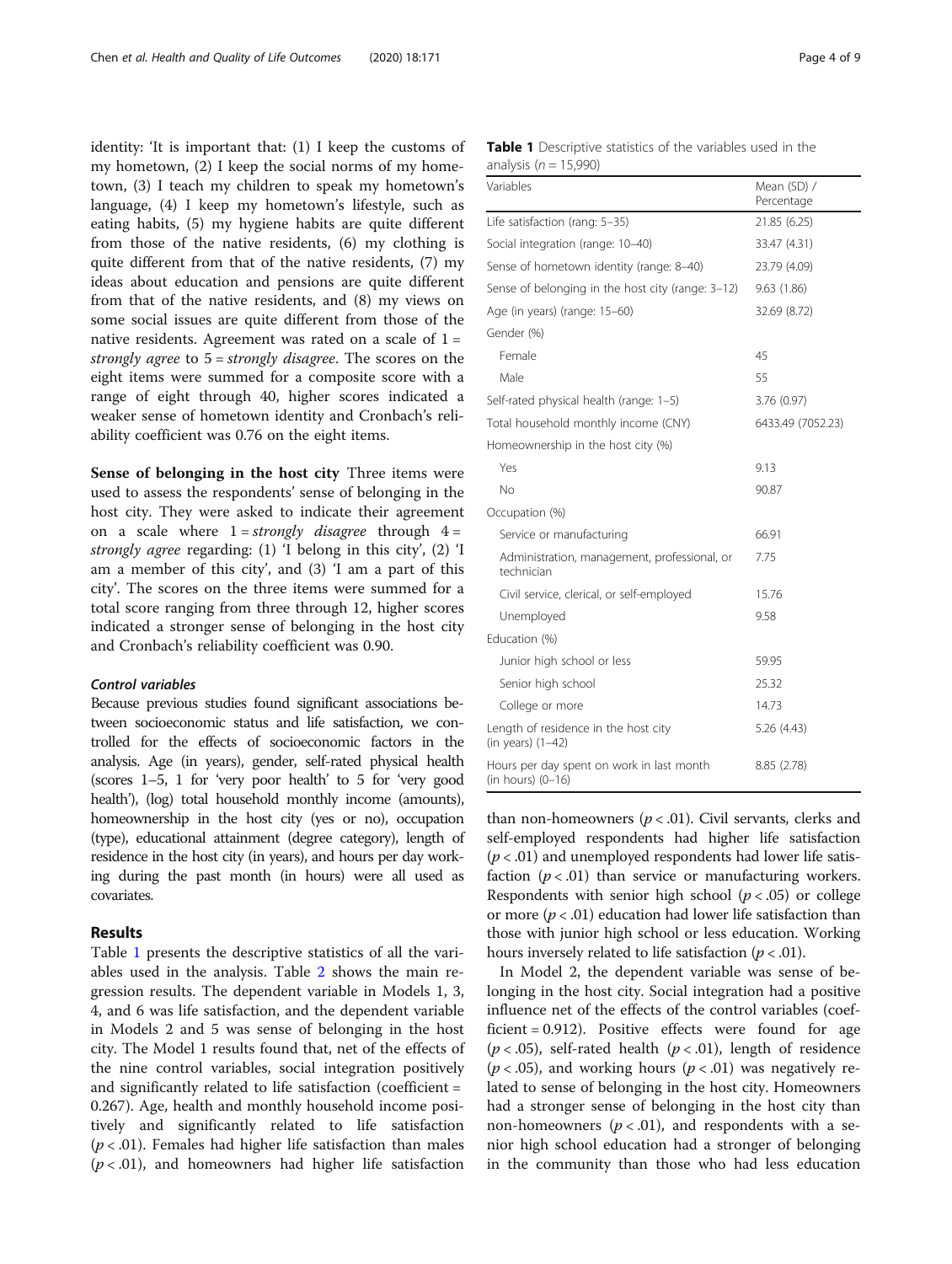| being or belonging in the nost city on those relationships controlling for the eneces or mire control vanables (n = 15,550)<br>Independent variables | Model 1: Life<br>satisfaction |        | Model 2: CB          |           | satisfaction         | Model 3: Life |                     | Model 4: Life<br>satisfaction |                                         | Model 5: CB |                      | Model 6: Life<br>satisfaction |  |
|------------------------------------------------------------------------------------------------------------------------------------------------------|-------------------------------|--------|----------------------|-----------|----------------------|---------------|---------------------|-------------------------------|-----------------------------------------|-------------|----------------------|-------------------------------|--|
|                                                                                                                                                      | B                             | SF     | B                    | <b>SE</b> | B                    | <b>SE</b>     | B                   | <b>SE</b>                     | B                                       | <b>SE</b>   | Β                    | <b>SE</b>                     |  |
| (Log)SI                                                                                                                                              | $0.2674***$                   |        | 0.0192 0.9137***     |           | 0.0104 0.0852***     | 0.0232        |                     |                               |                                         |             |                      |                               |  |
| (Log)HI                                                                                                                                              |                               |        |                      |           |                      |               | $0.0871***$         |                               | 0.0138 0.1762***                        | 0.0090      | $0.0477***$          | 0.0138                        |  |
| (Log)CB                                                                                                                                              |                               |        |                      |           | $0.1994***$          | 0.0145        |                     |                               |                                         |             | $0.2233***$          | 0.0121                        |  |
| <b>Control variables</b>                                                                                                                             |                               |        |                      |           |                      |               |                     |                               |                                         |             |                      |                               |  |
| Age                                                                                                                                                  | $0.0030***$                   |        | $0.0003$ $0.0004**$  |           | $0.0002$ $0.0030***$ | 0.0003        | $0.0033***$         |                               | $0.0003$ $0.0012***$                    |             | $0.0002$ $0.0031***$ | 0.0003                        |  |
| Gender (ref: male)                                                                                                                                   | $0.0246***$                   | 0.0053 | 0.0025               |           | $0.0029$ $0.0241***$ | 0.0053        | $0.0259***$         | 0.0053                        | $0.0072**$                              |             | $0.0035$ $0.0242***$ | 0.0053                        |  |
| Self-rated health                                                                                                                                    | $0.0573***$                   |        | 0.0027 0.0054***     |           | $0.0015$ $0.0563***$ | 0.0027        | $0.0639***$         | 0.0027                        | $0.0272***$                             |             | 0.0017 0.0578***     | 0.0027                        |  |
| (Log) household<br>monthly income                                                                                                                    | $0.0725***$                   |        | $0.0048 - 0.0026$    |           | 0.0026 0.0730***     | 0.0048        | $0.0711***$         | 0.0048                        | $-0.0077**$                             | 0.0031      | $0.0728***$          | 0.0048                        |  |
| Homeowner (ref: no)                                                                                                                                  | $0.0669***$                   | 0.0094 | $0.0435***$          | 0.0051    | $0.0582***$          | 0.0094        | $0.0734***$         |                               | 0.0095 0.0726***                        |             | 0.0061 0.0572***     | 0.0094                        |  |
| Occupation (ref: service or manufacturing)                                                                                                           |                               |        |                      |           |                      |               |                     |                               |                                         |             |                      |                               |  |
| Administration                                                                                                                                       | $-0.0017$                     |        | $0.0102$ $0.0114**$  |           | $0.0055 -0.0040$     | 0.0102        | 0.0019              |                               | 0.0103 0.0254***                        |             | $0.0067 -0.0038$     | 0.0102                        |  |
| Civil service                                                                                                                                        | $0.0258***$                   |        | $0.0074$ $0.0122***$ |           | $0.0040$ $0.0234***$ |               | $0.0074$ 0.0288***  | 0.0075                        | $0.0237***$                             |             | $0.0048$ $0.0235***$ | 0.0074                        |  |
| Unemployed                                                                                                                                           | $-0.0276**$                   |        | $0.0112 - 0.0127**$  |           | $0.0061 - 0.0251**$  | 0.0111        | $0.0291***$         | 0.0113                        | $\overline{\phantom{m}}$<br>$0.0205***$ |             | $0.0073 - 0.0245**$  | 0.0112                        |  |
| Education (ref: junior high school or less)                                                                                                          |                               |        |                      |           |                      |               |                     |                               |                                         |             |                      |                               |  |
| Senior HS                                                                                                                                            | $-0.0149**$                   | 0.0062 | $0.0109***$          |           | $0.0034 -0.0171***$  | 0.0062        | $-0.0167***$        |                               | $0.0063$ 0.0077*                        | 0.0041      | $-0.0184***$         | 0.0062                        |  |
| College or more                                                                                                                                      | $-0.0327***$                  |        | 0.0081 0.0029        |           | $0.0044 - 0.0333***$ |               | $0.0080 -0.0333***$ | 0.0081                        | 0.0072                                  |             | $0.0053 -0.0349***$  | 0.0080                        |  |
| Length of residence                                                                                                                                  | 0.0003                        |        | $0.0006$ $0.0008**$  |           | 0.0003 0.0001        | 0.0006        | 0.0006              | 0.0006                        | $0.0019***$                             |             | 0.0004 0.0002        | 0.0006                        |  |
| Hours per day worked<br>during the past<br>month                                                                                                     | $-0.0058***$                  |        | $0.0012 -0.0026***$  |           | $0.0006 -0.0053***$  |               | $0.0012 -0.0058***$ |                               | $0.0012 -0.0026***$                     |             | $0.0008 -0.0052***$  | 0.0012                        |  |
| Constant                                                                                                                                             | $1.2018***$                   | 0.0788 | $-0.9590***$         | 0.0427    | $1.3931***$          | 0.0795        | 1.8384***           | 0.0622                        | $1.6074***$                             | 0.0404      | 1.4794***            | 0.0645                        |  |
| $R^2$                                                                                                                                                | 0.084                         |        | 0.350                |           | 0.094                |               | 0.075               |                               | 0.060                                   |             | 0.094                |                               |  |
| Adj. $R^2$                                                                                                                                           | 0.083                         |        | 0.350                |           | 0.094                |               | 0.074               |                               | 0.060                                   |             | 0.093                |                               |  |
| Log likelihood                                                                                                                                       | $-4615.0624$                  |        | 5160.5506            |           | $-4520.8870$         |               | $-4691.6582$        |                               | 2209.8000                               |             | $-4521.6515$         |                               |  |

<span id="page-4-0"></span>Table 2 The relationships of social integration and sense of hometown identity to life satisfaction and the mediation effects of sense of belonging in the host city on those relationships controlling for the effects of nine control variables  $(n - 15,990)^3$ 

 $* = p < 0.10$ ,  $** = p < 0.05$ ,  $*** = p < 0.01$ <br>a SI Social integration, HI Sense of hometown identity, CB Sense of belonging in the host community, SE Standard Error, HS high school

 $(p < .01)$ . The service or manufacturing workers had a stronger sense of belonging in the host city than the unemployed respondents ( $p < .05$ ), but a weaker sense than the administration group  $(p < .05)$  or the civil service group  $(p < .01)$ .

Model 3 estimated the influences of social integration and sense of belonging in the host city on life satisfaction and found that both were positively and significantly associated with life satisfaction  $(B = .085$  and B = .199, respectively). The influences of the nine covariates on life satisfaction were very similar to their effects found in Model 1. Model 4 (dependent variable was life satisfaction) and Model 5 (dependent variable was sense of belonging in the host city) focused on the influence of sense of hometown identity net of the influences of the control variables, which was positive and significant in both models (Model 4 coefficient = 0.087; Model 5 coefficient  $= 0.176$ ). In other words, respondents with a

weaker sense of hometown identity had higher life satisfaction and a stronger sense of belonging in the host city. The influences of the covariates on life satisfaction in Model 4 were very similar to their effects in Model 3. However, whereas there were no income or gender differences in Model 2, in Model 5, household income was inversely related ( $p < .05$ ) and females had a stronger sense of belonging than males ( $p < .05$ ). Model 6 was the final estimation of effects on life satisfaction. A sense of hometown identity and sense of belonging in the host city had positive and significant effects on life satisfaction  $(B = 0.048$  and  $B = 0.223$ , respectively) net of the effects of the covariates, and the covariates' influences were similar to those of Models 1, 3 and 4.

We followed Baron and Kenny [\[24\]](#page-8-0) to test the presence of mediation effects of the sense of belonging in the host city. Figures [2](#page-5-0) and [3](#page-5-0) show the results of Model 3 indicating that adding the measure of sense of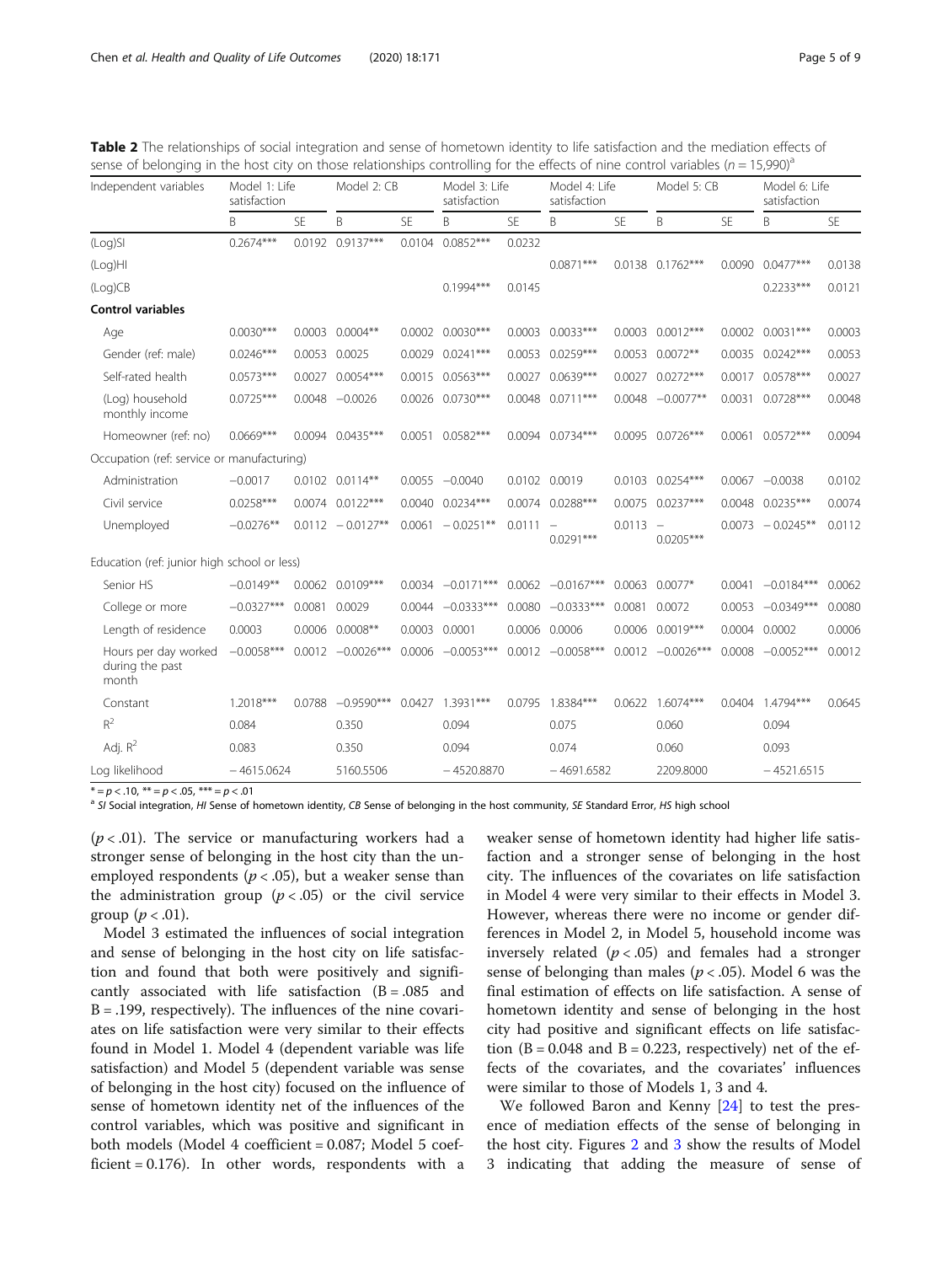<span id="page-5-0"></span>

belonging in the host city to Model 1 weakened the effect of social integration on life satisfaction from  $B =$ 0.[2](#page-4-0)67 to  $B = 0.085$ . The results of Model 6 (in Table 2) indicated that, when the measure of the sense of belonging in the host city was added to Model 4, the influence of sense of hometown identity on life satisfaction decreased from  $B = 0.087$  to  $B = 0.048$ . Therefore, we concluded that sense of belonging in the host city significantly mediated the relationship between social integration and life satisfaction. Table [3](#page-6-0) and Fig. [4](#page-6-0) show that sense of hometown identity also significantly influenced the relationship between social integration and life satisfaction.

The moderating effect of sense of belonging in the host city was tested and the results are shown in Table [4](#page-7-0). The sense of belonging had a significant moderating effect on the relationship between social integration and life satisfaction. That is, in the same degree of social integration, migrants with a strong sense of belonging have higher life satisfaction than those with a weak sense of belonging, which shows that the negative effect of low social integration on life satisfaction was mitigated among those with a strong sense of belonging in the host city.

## **Discussion**

The results of this study support previous studies [[13](#page-8-0), [25,](#page-8-0) [26\]](#page-8-0) that found migrants with more social integration were more satisfied with their lives. However, we found

that the stronger the hometown identity, the lower the life satisfaction. Many previous studies have suggested that migrants change their sense of place-related identity and lifestyle after relocating and integrating into the host city [[27](#page-8-0)], which should increase their life satisfaction. Previous studies have suggested that migrants with strong hometown identities might have problems with social integration into a new community [[28,](#page-8-0) [29](#page-8-0)]. We found that social integration had a direct influence on hometown identity, which, in turn, influenced life satisfaction. These results imply that migrants' sense of hometown identity might progressively weaken as they integrate into their new communities, which was not emphasised by previous studies.

We proposed that a sense of belonging in the host city is an important influence on migrants' life satisfaction. In many developing countries, rural development lags behind urban growth and advancements and a popular saying in China is 'cheng shi rang sheng huo geng mei hao', which means 'the city makes life better', which reflects the desire that rural people have for city life. We found that a sense of belonging in the host city had a positive, significant and direct influence on life satisfaction, and it had significant mediating influences on the relationship between social integration and life satisfaction and on the relationship between hometown identity and life satisfaction.

The extent of migrants' social integration and the strength of their sense of hometown identity influenced

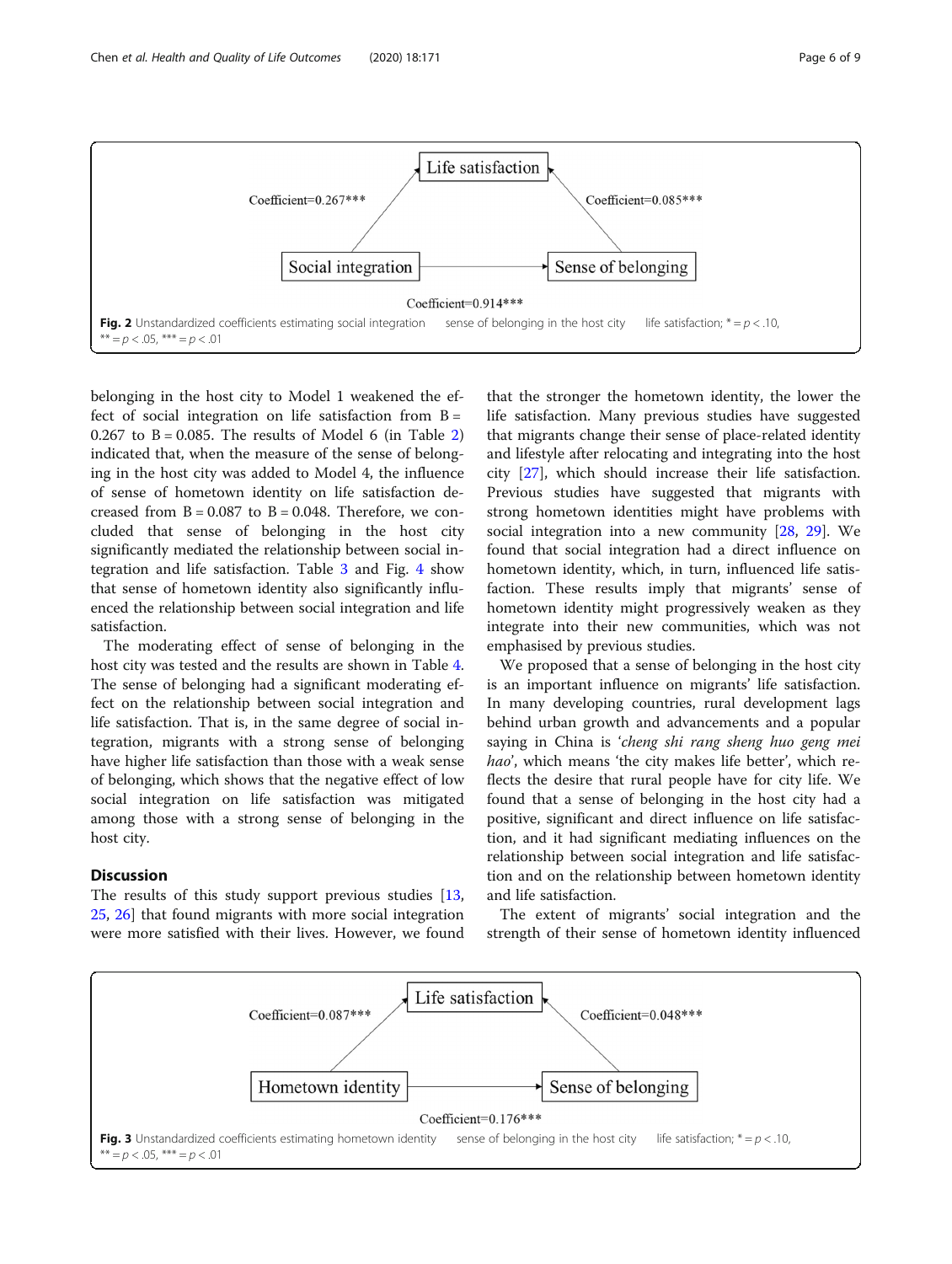<span id="page-6-0"></span>**Table 3** The effect of social integration on hometown identity ( $n = 15,990$ )

| Variable                                                | Hometown identity |                | Life satisfaction |                |
|---------------------------------------------------------|-------------------|----------------|-------------------|----------------|
|                                                         | B                 | Standard error | B                 | Standard error |
| (Log) social integration                                | $0.3363***$       | 0.0107         | $0.2528***$       | 0.0198         |
| (Log) hometown identity                                 |                   |                | $0.0436***$       | 0.0141         |
| <b>Control variables</b>                                |                   |                |                   |                |
| Age                                                     | $-0.0018***$      | 0.0002         | $0.0031***$       | 0.0003         |
| Gender (ref: male)                                      | 0.0026            | 0.0030         | $0.0245***$       | 0.0053         |
| Self-rated physical health                              | $-0.0131***$      | 0.0015         | $0.0579***$       | 0.0027         |
| (Log) total household monthly income                    | $-0.0007$         | 0.0027         | $0.0725***$       | 0.0048         |
| Homeowner (ref: no)                                     | $0.0429***$       | 0.0053         | $0.0650***$       | 0.0094         |
| Occupation (ref: service or manufacturing)              |                   |                |                   |                |
| Administration, management, professional, or technician | 0.0082            | 0.0057         | $-0.0021$         | 0.0102         |
| Civil service, clerical, or self-employed               | 0.0060            | 0.0042         | $0.0256***$       | 0.0074         |
| Unemployed                                              | $-0.0194***$      | 0.0063         | $-0.0268**$       | 0.0112         |
| Education (ref: junior high school or less)             |                   |                |                   |                |
| Senior high school                                      | $0.0251***$       | 0.0035         | $-0.0160**$       | 0.0063         |
| College or more                                         | $0.0468***$       | 0.0045         | $-0.0348***$      | 0.0081         |
| Length of residence                                     | 0.0003            | 0.0004         | 0.0003            | 0.0006         |
| Hours per day working during the past month             | $-0.0005$         | 0.0007         | $-0.0057***$      | 0.0012         |
| Constant                                                | 2.0747***         | 0.0440         | $1.1114***$       | 0.0840         |
| $\mathsf{R}^2$                                          | 0.087             |                | 0.084             |                |
| Adj. $R^2$                                              | 0.086             |                | 0.083             |                |
| Log likelihood                                          | 4677.6046         |                | $-4610.3117$      |                |

 $* = p < .10, ** = p < .05, ** = p < .01$ 

the sense of belonging in the host city, and, in turn, life satisfaction. In China, the differences between urban and rural areas means that migrants from rural and/or underdeveloped areas might find it difficult to adapt to urban lifestyles. If they never adapt to city life, their sense of belonging there might be very weak. We found that a sense of belonging in the host city weakened the negative influence of low social integration on life satisfaction. This finding also enhances our understanding of the reasons that migrants stay in the city when they do not quickly integrate into their communities. We have tended to assume that migrants move to cities for financial reasons, such as higher incomes [[30\]](#page-8-0), but this study found that the desire for city life was a reason for migrating. Having strong positive expectations about the future in a city is an important reason why they can endure lack of integration while they live there.

China is rapidly urbanising and rural emigrants are continually flowing into urban areas in eastern China. It is a difficult social transition for the migrants. Regarding public health policy, we propose that it is necessary to consider the influences of the extents of social integration and strength of hometown identities on migrants' life satisfaction. Second, many migrants are considered

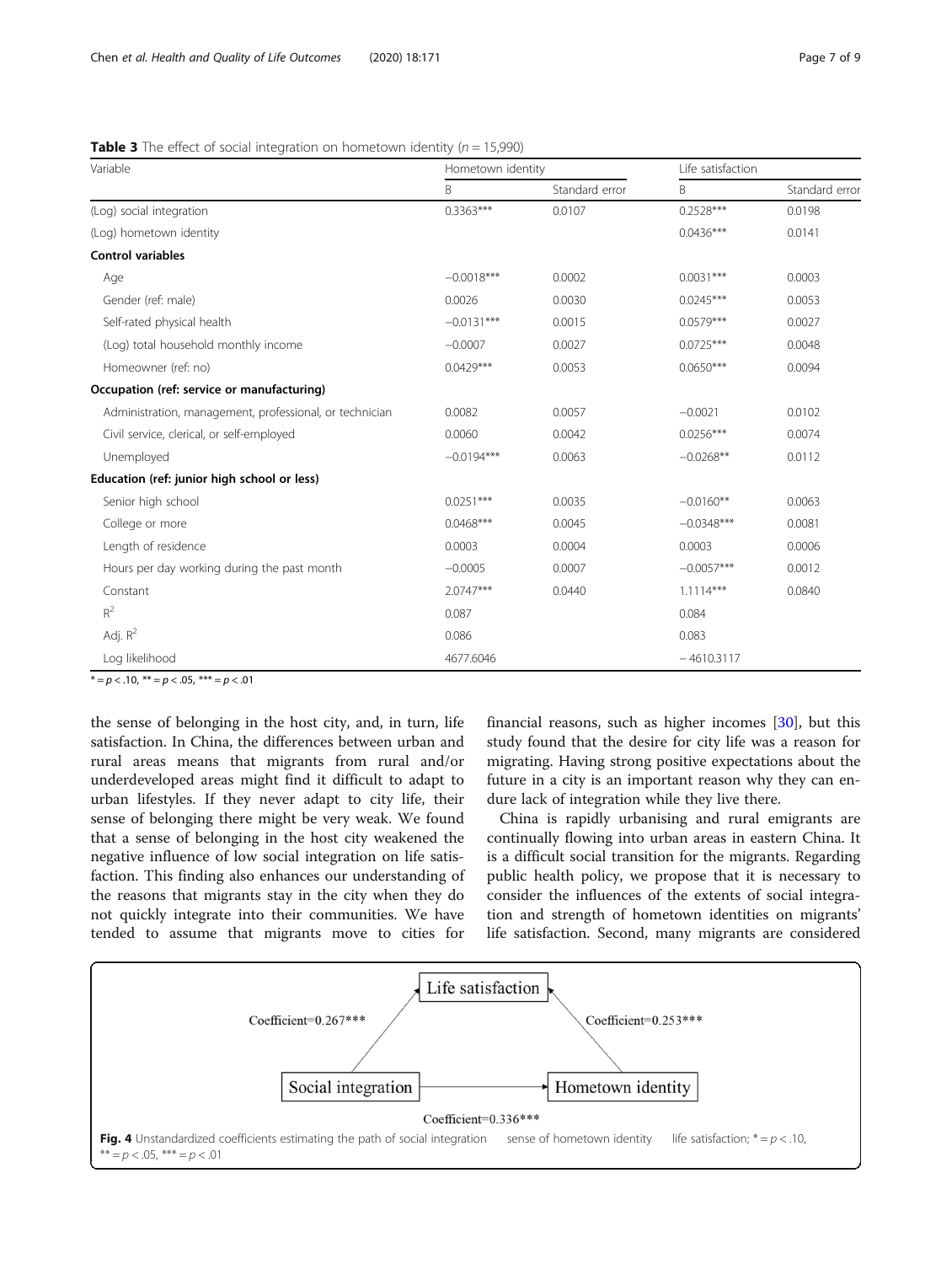<span id="page-7-0"></span>

| Table 4 The moderating effect of a sense of belonging in the host city on the relationship between social integration and life |  |  |  |  |  |  |
|--------------------------------------------------------------------------------------------------------------------------------|--|--|--|--|--|--|
| satisfaction ( $n = 15,990$ )                                                                                                  |  |  |  |  |  |  |

| Variable                                                   |                    | Life satisfaction             |                |  |  |
|------------------------------------------------------------|--------------------|-------------------------------|----------------|--|--|
|                                                            |                    | B                             | Standard error |  |  |
| (Log) Social integration                                   |                    | $-0.1910$                     | 0.3428         |  |  |
| (Log) Hometown identity                                    |                    | 0.0227                        | 0.3035         |  |  |
| (Log) Sense of belonging                                   |                    | $-0.8552***$                  | 0.2495         |  |  |
| (Log) Social integration $\times$ (Log) Hometown identity  |                    | $-0.0616$                     | 0.1070         |  |  |
| (Log) Hometown identity $\times$ (Log) Sense of belonging  |                    | 0.1038                        | 0.0669         |  |  |
| (Log) Social integration $\times$ (Log) Sense of belonging |                    | $0.2119***$                   | 0.0523         |  |  |
| <b>Control variables</b>                                   |                    |                               |                |  |  |
| Age                                                        |                    | $0.0030***$                   | 0.0003         |  |  |
| Gender (ref: female)                                       |                    | $0.0238***$                   | 0.0053         |  |  |
| Self-rated physical health                                 |                    | $0.0557***$                   | 0.0027         |  |  |
| (Log) Total household monthly income                       |                    | $0.0732***$                   | 0.0048         |  |  |
| Homeowner (ref: no)                                        |                    | $0.0535***$                   | 0.0094         |  |  |
| Occupation (ref: service or manufacturing)                 |                    |                               |                |  |  |
| Administration, management, professional or technician     |                    | $-0.0056$                     | 0.0102         |  |  |
| Civil service, clerical or self-employed                   |                    | $0.0225***$                   | 0.0074         |  |  |
| Unemployed                                                 |                    | $-0.0242**$                   | 0.0111         |  |  |
| Education (ref: junior high school or less)                |                    |                               |                |  |  |
| Senior high school                                         |                    | $-0.0184***$                  | 0.0062         |  |  |
| College or more                                            |                    | $-0.0357***$                  | 0.0080         |  |  |
| Length of residence                                        |                    | 0.00004                       | 0.0006         |  |  |
| Hours per day spent working during the past month          |                    | $-0.0052***$                  | 0.0012         |  |  |
| Constant                                                   |                    | 2.9320***                     | 0.9514         |  |  |
| $R^2 = 0.096$                                              | Adj. $R^2 = 0.095$ | Log likelihood = $-4504.5677$ |                |  |  |

 $\tilde{r} = p < .10, \; \tilde{r} = p < .05, \; \tilde{r} = p < .01$ 

to be outsiders in their host cities, and they face various types of discrimination that might negatively influence their sense of belonging there. Thus, urban planners and designers should give more attention to migrants' needs. Third, the Chinese government should establish public services targeted to meet migrants' physical and mental health needs and to help them experience smooth integration into their new communities and to improve their life satisfaction.

## Conclusion

This study employed data derived from a large-scale questionnaire survey to examine migrants' life satisfaction. It provides evidence that Chinese migrants with relatively high social integration had higher life satisfaction than those with lower social integration. A sense of belonging in the host city was a positive and significant influence on life satisfaction. However, a strong sense of hometown identity was associated with lower life satisfaction and a weaker sense of belonging in the host city. The sense of belonging in the host city had a significant mediating role in the relationship between social integration and life satisfaction and in the

relationship between hometown identity and life satisfaction. Last, the influence of social integration on life satisfaction was mitigated by the sense of belonging in the host city.

#### Authors' contributions

HC and ZZ conceived and designed this study. HC and JC performed the statistical analysis. HC and YG drafted and revised the manuscript. ZZ and JC contributed to the statistical analyses. All authors read and approved the final manuscript.

## Funding

The National Natural Science Foundation of China (No. 51908114, No. 41501151) supported this work. And this study is also supported by 'the Fundamental Research Funds for the Central Universities'. This work was also supported by Scientific Research Foundation for Advanced Talents of Nanjing Forestry University (No. 163106041).

#### Availability of data and materials

Data used in this study were derived from 2014 China Migrants Dynamic Survey (CMDS 2014), which is a large-scale sample survey of migrants in China conducted by the National Health Commission of the People's Republic of China. The opinions in this paper are those of the authors.

#### Ethics approval and consent to participate

Not applicable.